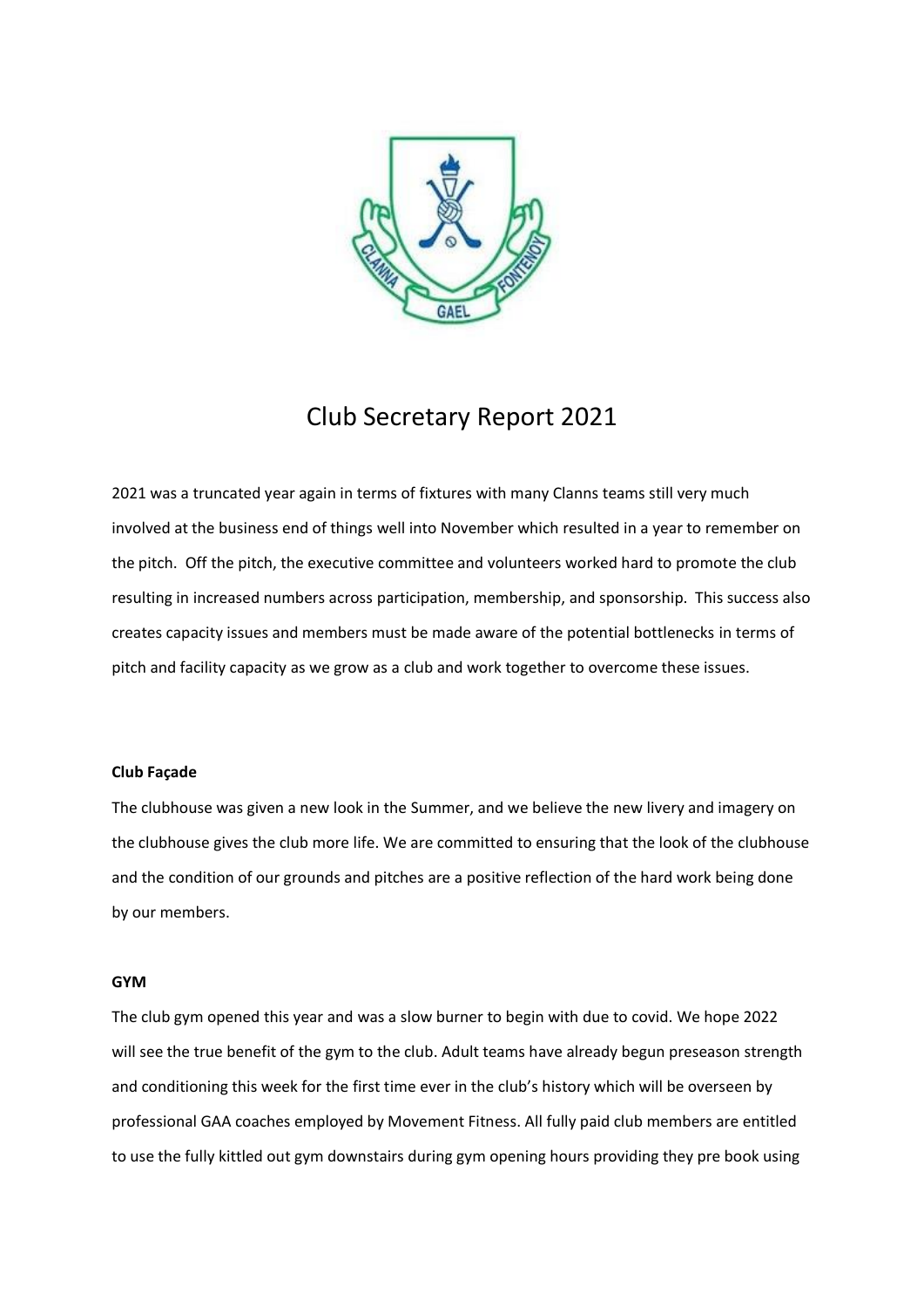MF's Clanna Gael booking app.

#### **Environmental Efforts**

We understand the need for everyone to contribute to the global, national, and local efforts to reduce dependence on fossil fuels. Bike racks for up to 60 bikes have been installed beside our astro pitch and they are getting great use. Our new solar panels produced nearly 10,000 KWh of electricity in the last year. Many of our members have organised clean-up days in Sean Moore Park and we are extremely grateful for their efforts and the pride they have in the club. In the last year the club has significantly reduced its energy usage for both electricity and gas without any interruption to games and training.

The gas supply to the club was inadvertently shut off mid-2020 and we have managed to provide uninterrupted services without central heating for the best part of 15 months. The supply issue was resolved in November 2021 in conjunction with the installation of a new zonal heating control system which should see future usage be controlled more easily.

#### **Bar / Hall**

The Bar was closed in April 2020 due to Covid and has yet to open to the public. There was a dedicated bar committee established in September of this year to evaluate how best to use the bar facility going forward. The executive is waiting on this report and hope to receive it in early January for discussion. Any member who has experience in running a similar facility should contact the bar committee to see if they can be of help. The hall is open for business (covid permitting) and anyone who is interested in renting the hall should contact the club manager Pat Kane.

### **Pitches**

The pitches in Sean Moore Park are the envy of clubs across Dublin with a Prunty drainage system, full Croke Park dimensions, and state-of-the-art LED floodlighting. Ringsend Park also affords us superb facilities, although we are slightly more limited in its usage by a lack of floodlights. We benefitted from generally good weather conditions in 2021, but we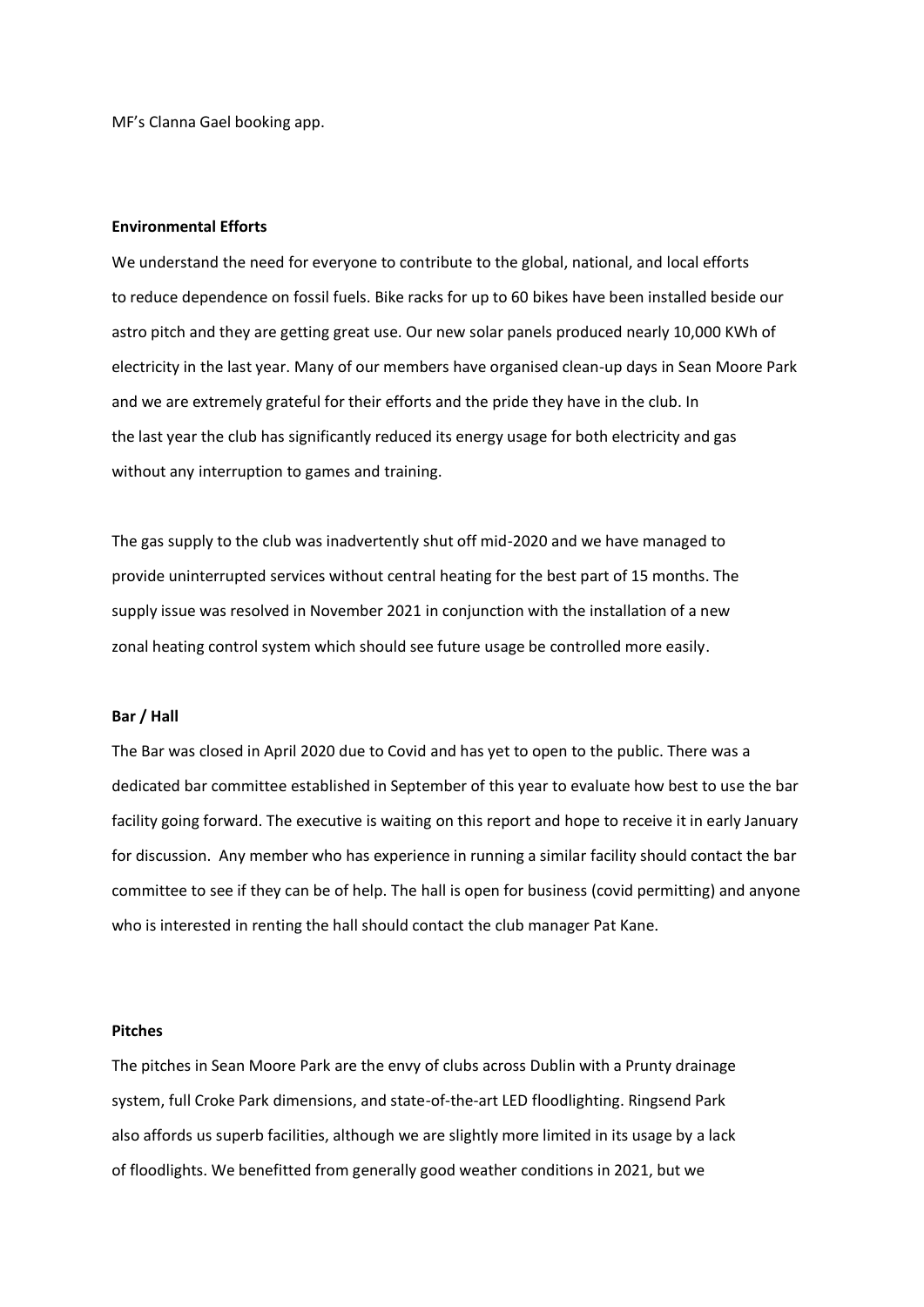remain exposed to drought conditions in future, particularly in Sean Moore Park due to the drainage system in place. The open nature of the park is also a problem with foxes and dogs digging holes on a regular basis. Club staff have worked tirelessly to ensure that holes are filled but soil and turf are available beside the generator should an ad hoc fix be needed which referees have called for on occasion.

# **SDZ**

Without doubt one of the most important developments the club will face over the coming years. This year the executive met with the developers, local authorities, and all relevant public representatives to present and promote the clubs cause with respect to the new development and the increased capacity issues we are already facing. This will be dealt with elsewhere at the AGM in more detail, but it is important to note that no stone will be left unturned in ensuring we work with all parties involved to ensure the club has a voice in such an important local development. Again expertise within the club which can help put the club on a better footing dealing with developers or state bodies would be most welcome.

#### **Facility Works in Pipeline**

We have applied for grants for the extension of LED lighting to pitch 2 in Sean Moore Park, replacing the older metal halide lights. We hope to partner with our energy supplier Flogas by installing batteries on our solar PVsystem to further reduce our energy usage.

We plan to enhance our website subject to a grant application which was submitted in the Dublin Waste to Energy Community Grant Scheme. Remediation works for Pitch 2 in Sean Moore Park will commence in early December to address the effects of subsidence in the areas closest to the new playground. The area was becoming a danger to players of all ages, and we decided now was the most appropriate time to take action. We will soon be engaging with Dublin Port to discuss the recently announced Port Park initiative.

*The maintenance and access to pitches will continue to be crucial to the growth and wellbeing of the club. We continue to strive to work with DCC to help us in maintaining SMP and ensure we get fair and equitable access to Ringsend Park. There continues to be issues with both, and rest assured we will redouble our efforts to work with DCC to highlight the growth of the club and the demands this has on our facilities. This along with the SDZ will be one of the core focuses for the club executive in 2021.*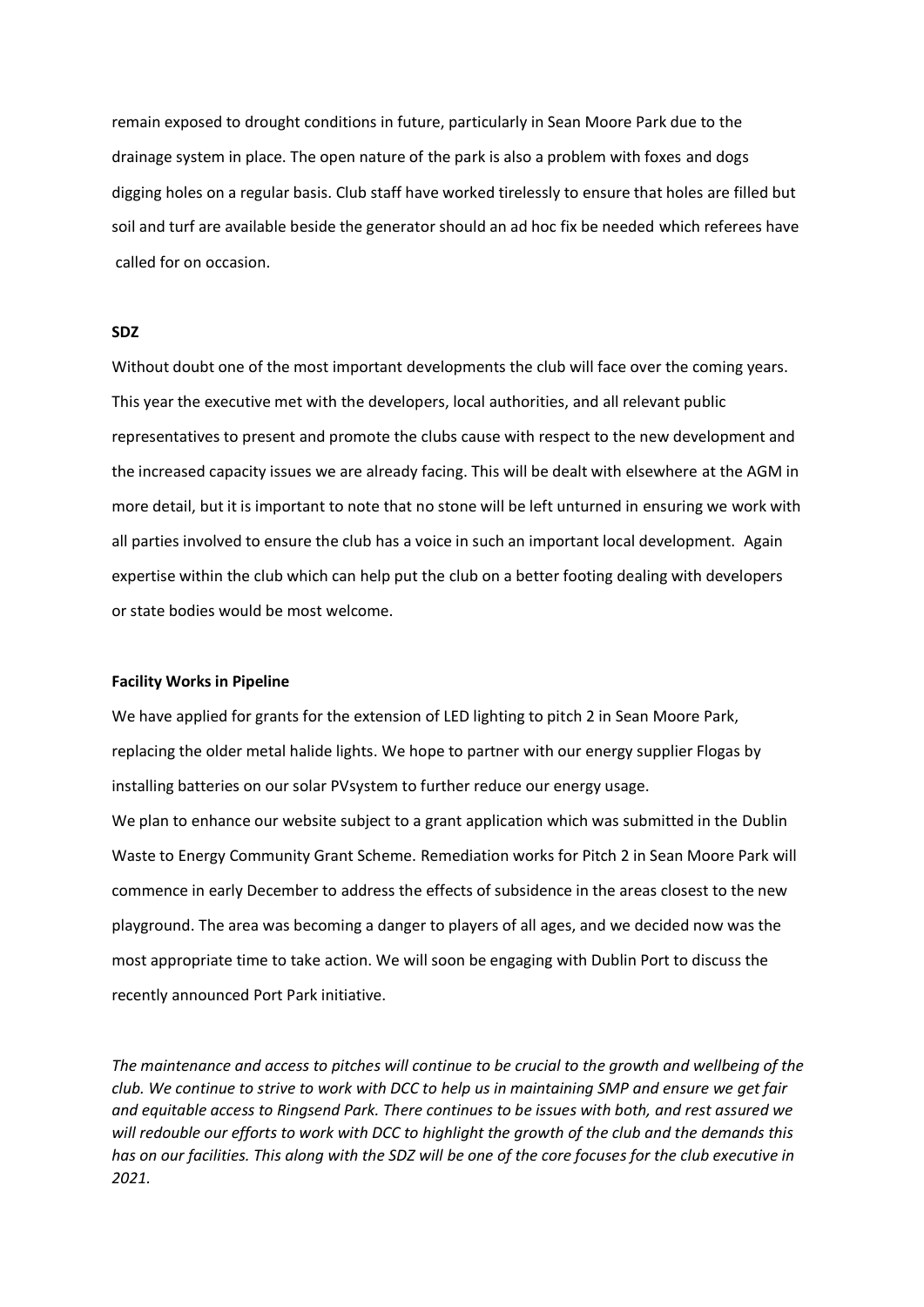#### **On Field**

The underage section of the club continues to thrive with numbers up forty per cent over two years. The Academy and post Academy squads have one hundred kids per year. Go games teams (U8toU12) continue to increase year on year with over fifty teams registered across all codes. There is a very even split between boys and girls. The club continues to promote hurling at underage level and all juveniles are now dual players and even in the Academy, hurling is on every other weekend. Numbers are getting stronger too from U13 through to U16. Teams are performing well with finalists, or cups and shields at U13, U14, U15 and U16 levels. Higher numbers are getting through to Dublin development squads. Coaching standards continue to improve with GAA Foundation a minimum entry requirement and ever-increasing numbers of Level1 and Level 2 coaches. Packed winter zooms on juvenile coaching were organised on the Carver Framework and an interview with Jason Sherlock. Our camps continue to he hugely popular, although limited to members in these Covid times. We continue to forge strong relationships within our school network through very active and dedicated parental support. We would like to thank Shaunna and Sean Og for all their energy, hard work and commitment in this respect.

One thousand juveniles is a huge effort. Saturday mornings are alive as the energetic buzz of five hundred players in their new kit echos around Sean Moore and Ringsend Park. During lockdown we pawsed...and had time for a dog show. There is an army of volunteers, from coaches, to admin, medical support, team treasurers, communications, cone layers, goalpost lifters, jersey washers and covid supervisors. To every volunteer we say thank you for your dedication and commitment. There are over two hundred Garda vetted persons in the club and a special word of thanks to our Children's Officer, Suzanne McKenna, for all her work and database collation in this regard. It's a team effort. Older kids coach younger kids, transition year students run the Academy, minors' players and U16s are deployed throughout underage teams.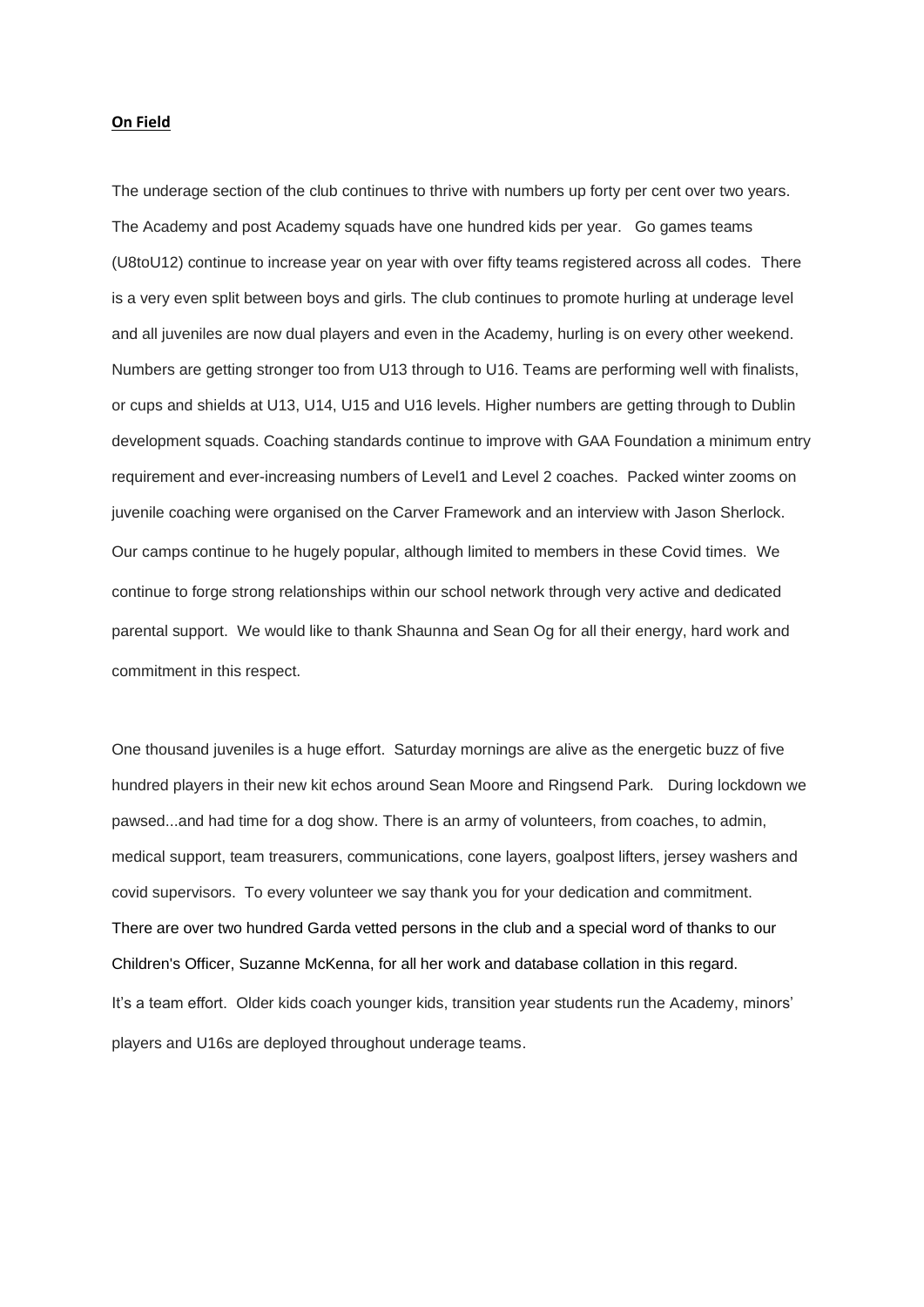# **U 16 / Minor**

Minor really deserves a category of its own this year with both the boys and girls performing outstandingly well. The Girls beat all before them very comfortably before losing a competitive final away to Castleknock. Many of this team have already made their senior debut and hope to form the bedrock of a strong lady's outfit at senior level well into the future. Our underage girls have featured heavily in Dublin squads in recent years with Lucy Crowe, Ella Darcy, Hannah Rooney involved with the minor team and Sydney McErlean, Tamara Conroy, Sarah Rooney, Lauren Darcy and Sasha O Neill backing them up at U 16 level.

The minor boys achieved history in winning both the hurling ( Kevins ) and football ( Parnells) double in 2021. 12 players were involved on both panels and a great testament to their management team to keep both groups organised and motivated. This is a landmark achievement and one which should not be underestimated. One week later and the U 16 Boys won their Championship in convincing fashion v Man O War. It was heartening to see a great crowd down to support the team win both finals at SMP. We must use these events as a springboard to ensure our teams are always well supported. With the introduction of a new U19 group, we are hoping that this allied to a redoubled focus on moving players from minor to adult grades will ensure both boys and girls have an increased chance of playing GAA into adulthood. With strong teams at U 16 / Minor in both boys / girls, now is the right time to focus on a dedicated player pathway project.

*\*This year we have a 400% increase in adult players coaching juvenile teams. The skills and training methods being passed down by players who may one day be a teammate cannot be underestimated. Many coaches have highlighted the huge difference adult players made this year in contributing to juvenile teams' success. This is vital as it builds a link between adult and juvenile teams where one section cannot be successful without the help and encouragement of the other. All this creates a wonderful inter-generational bond, a community spirit and a club culture that inspires all.*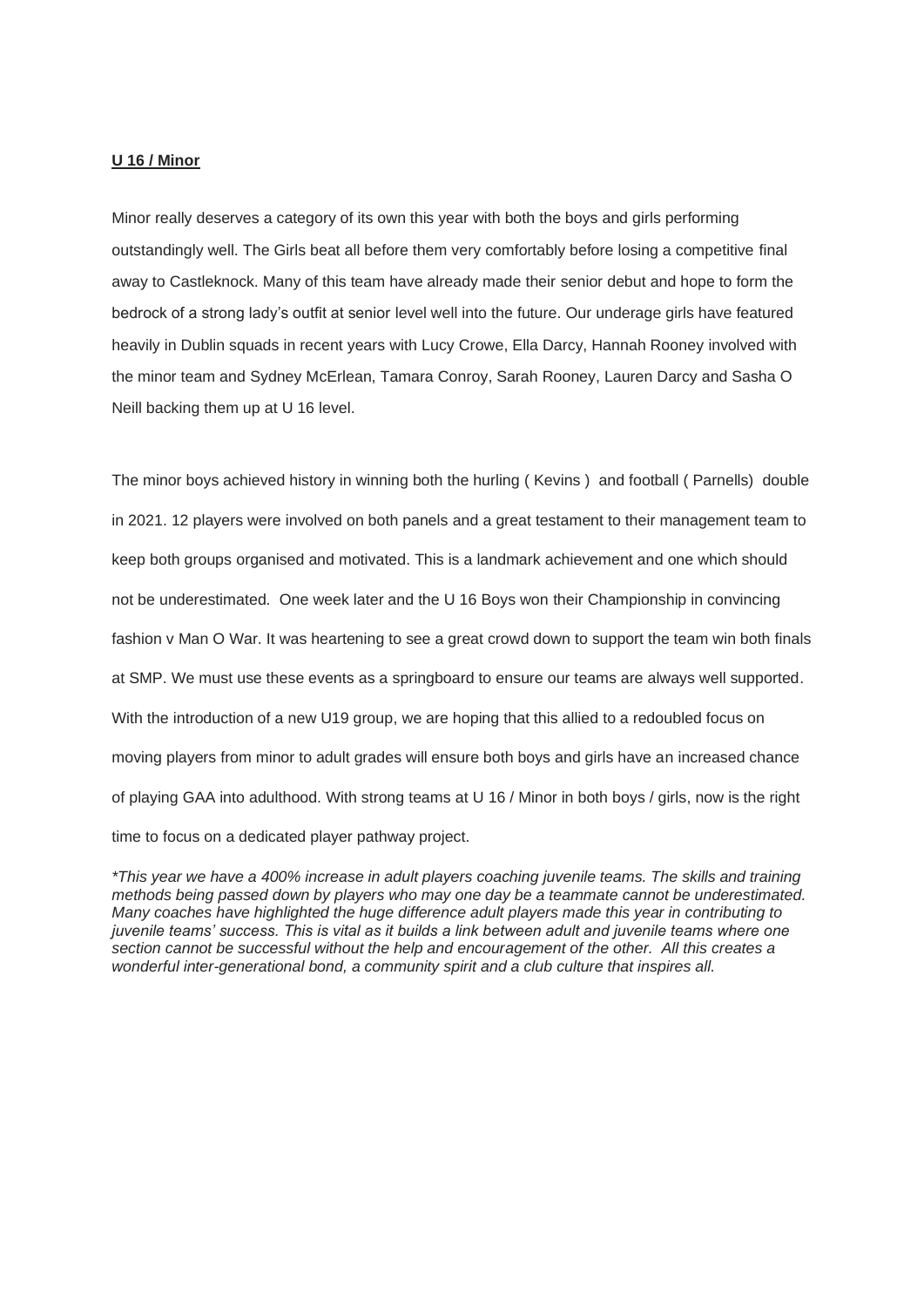#### **Adult Games**

Overall, a positive year with the standout being the elevation of our hurling team to intermediate ranks. As we speak, they continue their journey in Leinster with a game this weekend v Tara Rocks. The camogie team fought to keep the team together and managed to get to a final which they eventually lost away to St Brigid's. A victory this year was keeping the team on the road while we wait for the next batch of girls to come through. (U 15 Cup Runners up)

The Ladies Senior Footballers bloodied many young players this year and achieved their goal of retaining their senior status is a very difficult South Side Division. They will hope to bring more young players through and work their way up the division. The introduction of a Junior Women's team this year will hopefully ensure strength in depth like that of the junior team on the men's footballing side.

Likewise, the Intermediate footballers came out of a very difficult championship group containing both of last year's finalists. They were beaten in the semi final by eventual winners St Pat's Donabate and will hope to go one further next year and achieve senior status. Men's Junior Team lost to St Brigid's in a great contest at the quarter final stage and will hope to win outright next season.

#### **Club Gear**

Anyone who has walked around the Ringsend, Irishtown and Sandymount area in recent months will no doubt have seen a horde of club members, young and old, adorning club gear bearing the CGF crest. A recent agreement with MFC has enabled the club to provide quality gear to club members at a very reasonable price. This was in a large part due to the sponsorship of the team gear with almost €60,000 raised toward making the gear affordable for all. A sincere thanks to all who contributed and made it possible.

#### **Charity Efforts**

The club continues to make its mark in serving many local charities. SVP were granted use of our club hall for five months for their food bank, and will return to pack Christmas hampers on 8 th December. The club will once again host the annual club SVP donation morning (food and toys) on Saturday 4 th December.